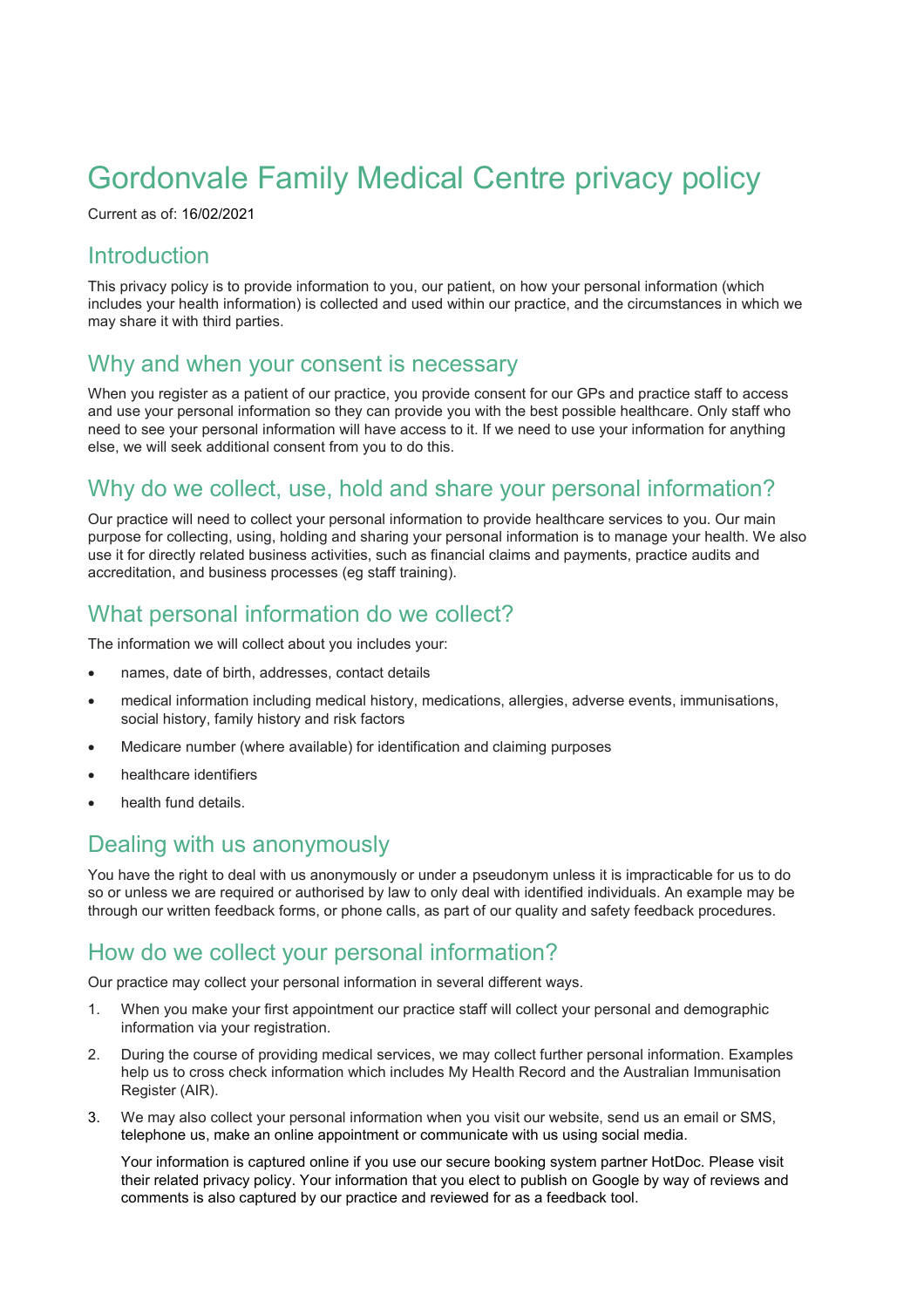- 4. In some circumstances personal information may also be collected from other sources. Often this is because it is not practical or reasonable to collect it from you directly. This may include information from:
	- your guardian or responsible person
	- other involved healthcare providers, such as specialists, allied health professionals, hospitals, community health services and pathology and diagnostic imaging services
	- your health fund, Medicare, or the Department of Veterans' Affairs (as necessary).

#### When, why and with whom do we share your personal information?

We sometimes share your personal information:

- with third parties who work with our practice for business purposes, such as accreditation agencies or information technology providers – these third parties are required to comply with APPs and this policy
- with other healthcare providers
- when it is required or authorised by law (eg court subpoenas)
- when it is necessary to lessen or prevent a serious threat to a patient's life, health or safety or public health or safety, or it is impractical to obtain the patient's consent
- to assist in locating a missing person
- to establish, exercise or defend an equitable claim
- for the purpose of confidential dispute resolution process
- when there is a statutory requirement to share certain personal information (eg some diseases require mandatory notification)
- during the course of providing medical services, through the Australian Immunisation Register, My Health Record (eg via Shared Health Summary, Event Summary). Your information is also sent to our North Queensland Primary Health Network in an aggregated non-identifiable format. The intention is to provide broad health related information about our practice for Quality Improvement purposes. You can be removed from any data-extraction process at your request.

Only people who need to access your information will be able to do so. Other than in the course of providing medical services or as otherwise described in this policy, our practice will not share personal information with any third party without your consent.

We will not share your personal information with anyone outside Australia (unless under exceptional circumstances that are permitted by law) without your consent.

Our practice will not use your personal information for marketing any of our goods or services directly to you without your express consent. If you do consent, you may opt out of direct marketing at any time by notifying our practice in writing.

Our practice may use your personal information to improve the quality of the services we offer to our patients through research and analysis of our patient data.

We may provide de-identified data to other organisations to improve population health outcomes. The information is secure, patients cannot be identified and the information is stored within Australia. You can let our reception staff know if you do not want your information included.

#### How do we store and protect your personal information?

Your personal information may be stored at our practice in various forms. There are some residual hardcopy files securely kept in a shipping container on site and electronic records on our secure system as explained to follow. Our practice stores all personal information securely.

All electronic data is stored on our local onsite (on premise) servers. We endeavour to make the systems as secure as possible by restricting access to IT systems through the use of user accounts, user permissions and software restrictions. It should be noted that all staff are provided with unique username and passwords to